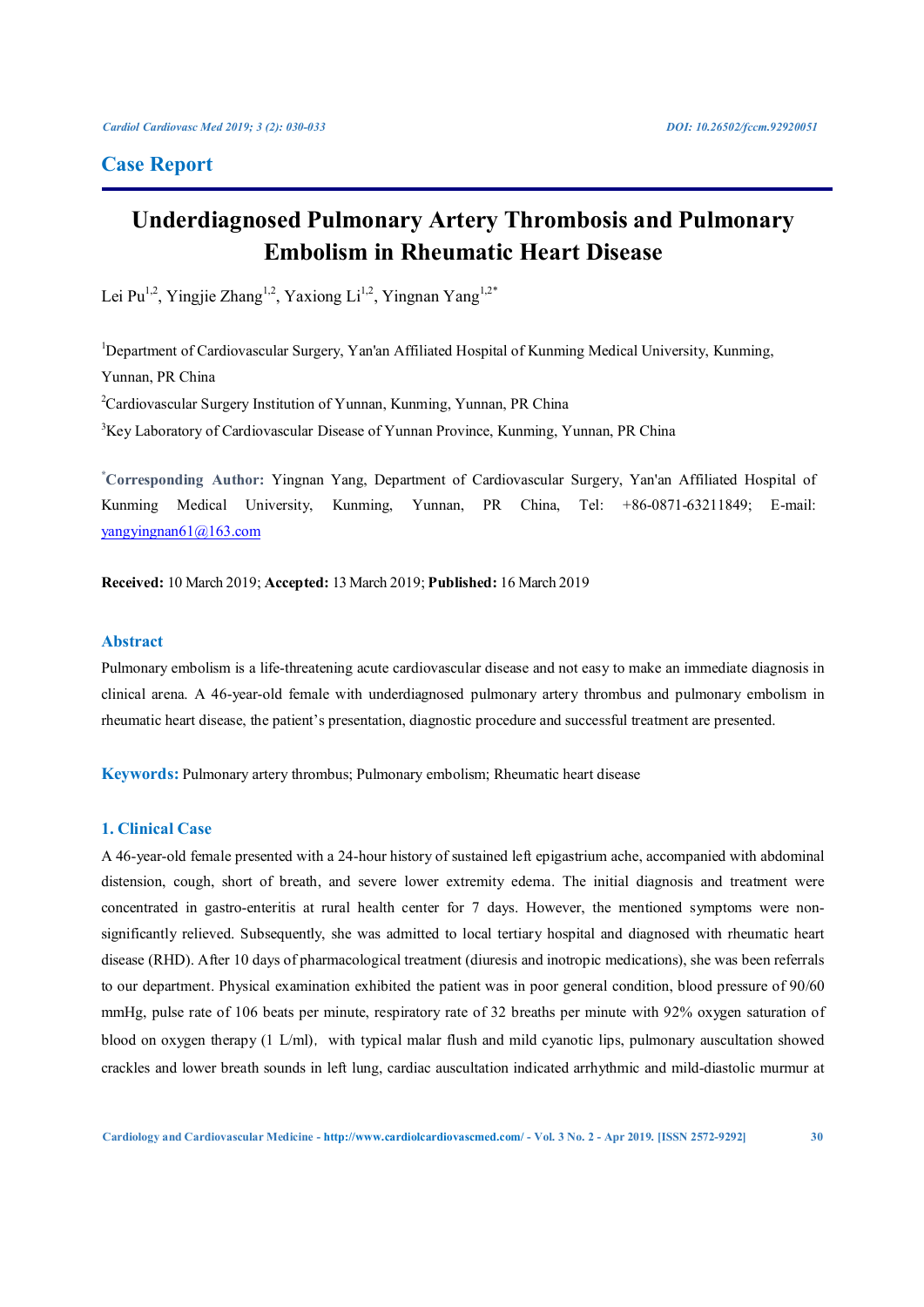#### *Cardiol Cardiovasc Med 2019; 3 (2): 030-033 DOI: 10.26502/fccm.92920051*

the apical region, engorgement of the jugular vein and moderate lower extremity edema. The diuretic and inotropic treatment was continued. Transthoracic echocardiography (TTE) confirmed moderate rheumatic mitral valve stenosis and regurgitation, moderate aortic valve regurgitation, moderate tricuspid regurgitation and significantly decreased left ventricular ejection fraction (40%). The estimated pulmonary artery systolic pressure was 60 mmHg. After that, coronary computed tomography angiography revealed normal coronary artery, filling defect of distal right pulmonary artery and atelectasis (Figure 1). Finally, pulmonary artery thrombus (PTA) and PE were detected by computed tomography pulmonary angiography (CTPA), the PTA was riding on the pulmonary bifurcation (Figure 2A). Pulmonary infarction was synchronously detected (Figure 2B). Furthermore, the D-dimer testing was 65.37 μg per litre. Deep venous thrombosis was excluded with ultrasonography and cancer was ruled out with computed tomography scan. The patient experienced urgent cardiopulmonary bypass assisted cardiac surgery and pulmonary embolectomy. The PAT was removed via an incision of pulmonary artery (Figure 2C). The patient was quickly recovered and discharged with oral anticoagulation on the 15<sup>th</sup> day postoperative.



**Figure 1:** Coronary computed tomography angiography showing pulmonary embolism (▶ ) and atelectasis (\*).



**Figure 2:** (A). Computed tomography pulmonary angiography demonstrating massive pulmonary artery thrombi and pulmonary embolism; (B). Pulmonary infarction; (C) The removed pulmonary artery thrombus.

#### **2. Discussion**

PAT has been reported in Eisenmenger syndrome, pulmonary artery aneurysm, pulmonary artery stump and the other disease conditions [1, 2]. According to current diagnostic algorithms of PE, Wells rule and Geneva score [3], the PE should be ruled out in this case. The D-dimer test has been extensively applied in the diagnosis of PE and the age-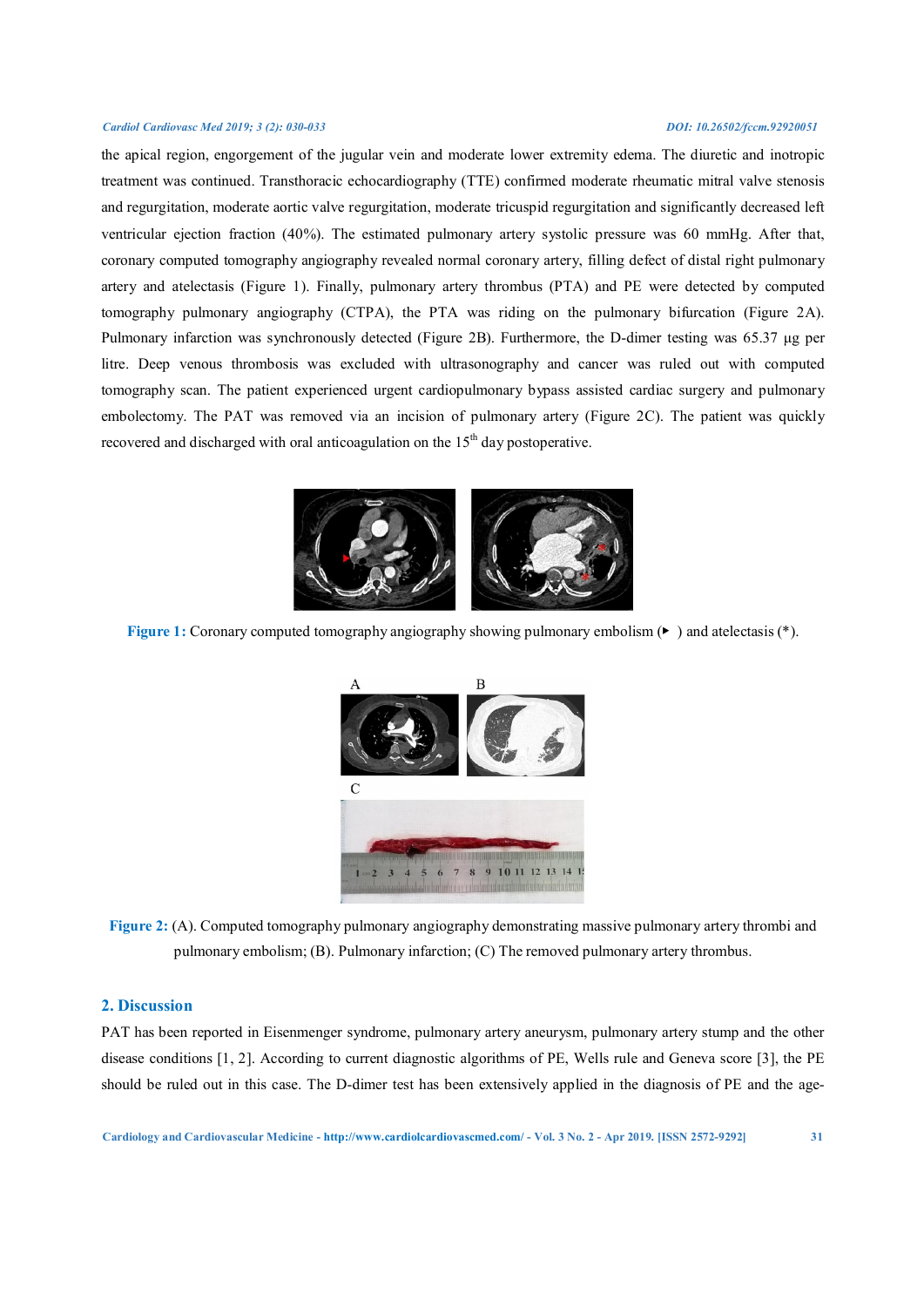#### *Cardiol Cardiovasc Med 2019; 3 (2): 030-033 DOI: 10.26502/fccm.92920051*

adjusted D-dimer threshold for non-invasive exclusion of PE has been proposed by Marc Righini and collagues [4]. However, the result of D-dimer testing in this case was 65.37μg per litre. Acute PE is characterized by substantial clinical manifestations which are result from a complex interplay between different organs. In most patients of dyspnea, chest pain, haemoptysis, syncope, and unilateral extremity swelling, PE should be suspected [3]. In this case, the symptoms were variable and nonspecific, included left epigastrium pain, abdominal distension, cough, short of breath, and lower extremity edema were manifested. Parts of these symptoms are overlap with RHD, this is the primary cause of belated diagnosis. Therefore, a high index of clinical suspicion is a critical factor in the establishing diagnosis of PE. The left epigastrium pain might be related to the disturbances in left lower pulmonary circulation and local pleural involvement. In spite of the pharmacological treatment was continued more than 2 weeks, there was not in complete relief of clinical signs and symptoms in this case. These conditions suggested that clinical must consider the possibility of some other disease may combine in this case. Finally, the CTPA confirmed the diagnosis of PTA and PE. Surgical pulmonary embolectomy has been successfully performed before the introduction of medical treatment [3]. The remove of PAT can ameliorate right ventricular dysfunction, lung ventilation-perfusion match and pulmonary hypertension. The mechanism of PAT and PE in RHD patient has not been fully understood. Here, we infer that PAT and PE may result from mitral stenosis related pulmonary hypertension, left atrial blood turbulence and hypercoagulability.

## **3. Conclusion**

This case highlights not only the frequent problem of PE is easily missed diagnosis, but also remind clinicians should maintain a high index of suspicion. We assume that the diagnosis of RHD in this case was an incidental finding and that she did not suffer from PTA, PE and right heart ventricular failure.

### **Conflict of Interest**

None declared

#### **References**

- 1. Broberg CS, Ujita M, Prasad S, et al. Pulmonary Arterial Thrombosis in Eisenmenger Syndrome Is Associated With Biventricular Dysfunction and Decreased Pulmonary Flow Velocity. Journal of the American College of Cardiology 50 (2007): 634-642.
- 2. Cha S, Choi K, Shin K, et al. Clinical characteristics of in-situ pulmonary artery thrombosis in Korea. Blood Coagulation and Fibrinolysis 26 (2015): 903-907.
- 3. Konstantinides SV, Torbicki A, Agnelli G, et al. 2014 ESC guidelines on the diagnosis and management of acute pulmonary embolism. Eur Heart J 35 (2014): 3033-3069.
- 4. Righini M, Van Es J, Den Exter PL, et al. Age-Adjusted D-Dimer Cutoff Levels to Rule Out Pulmonary Embolism. JAMA 311 (2014): 1117.